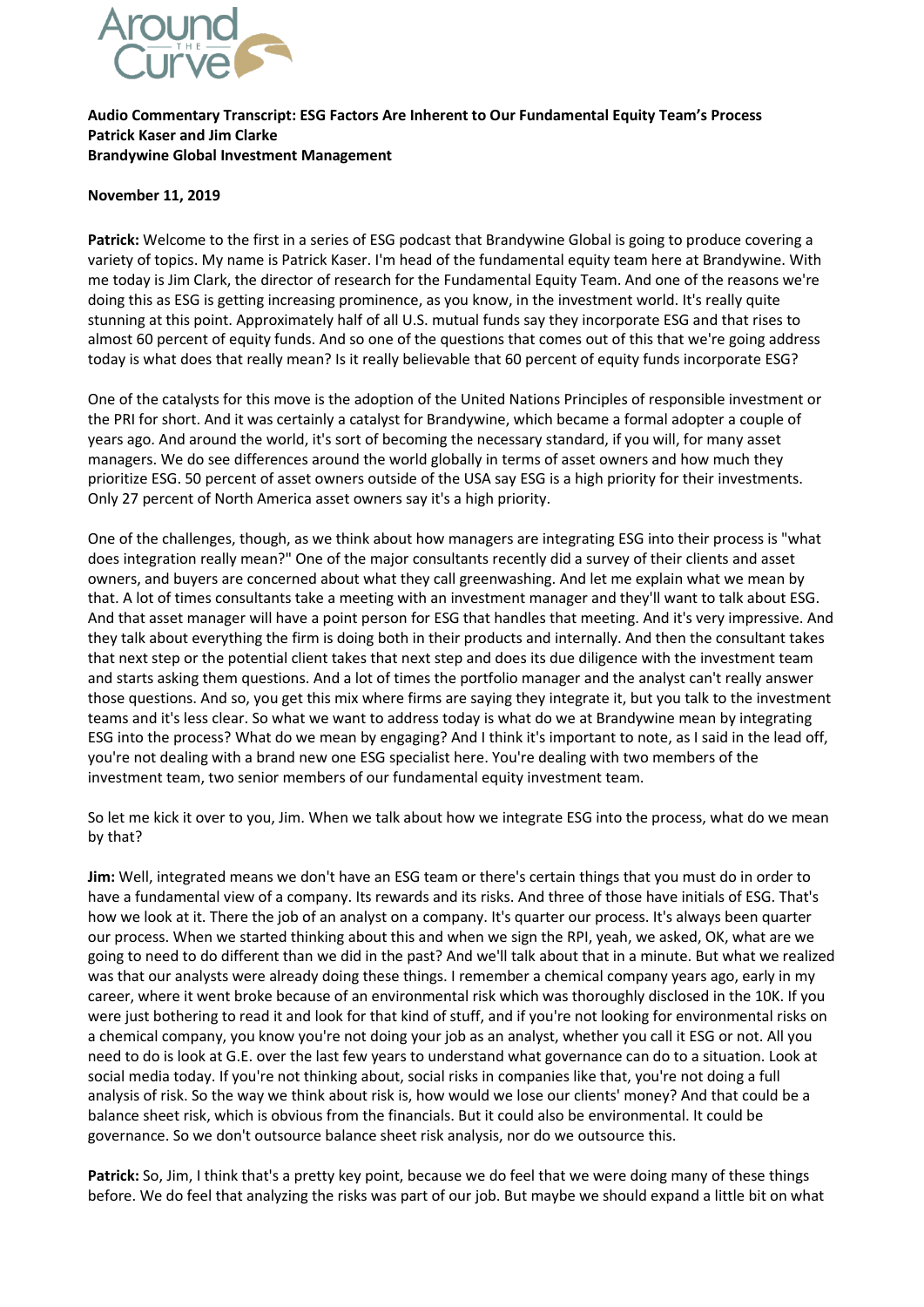

exactly is different now than maybe it was two years ago, because two years ago we didn't have a list of ESG engagements and our client books, recent engagements. We weren't a PRI signatory. So maybe getting into some specifics is exactly what we've changed or modified since becoming a PRI signatory to make this more formal in the process might be helpful for the audience.

**Jim:** Well, by becoming a signatory, we were taking responsibility to document to clients, document to the world, that we're doing what we say we do. So that involved literally documenting these things. So when an analyst puts out an initial write up on a company or we try to do once a year in updates, they're expected to have a full ESG analysis specifically. And at first, that felt awkward with a number of companies where, what do we need and ESG what do we need an environmental analysis for on a bank? So some of them it's not as relevant, but you certainly need governance on that. But let's take an example where an environmental analysis became very relevant in a place you wouldn't have expected to see it. This wasn't a chemical company. It wasn't an oil company, actually mixed beverage cans. About nine months ago, an analyst picked up very early before the world picked it up, that in a world where plastics were considered a threat to the planet, beverage cans look pretty good because they're 100 percent recyclable. And since then, this company's customers, and more important, those beverage companies' customers have demanded a substitution from plastics to cans, which has benefited this industry tremendously. That was an environmental observation. It was a good one. Not a risk which we might not have uncovered as quickly as we did if we weren't specifically looking for these things.

**Patrick:** One of the reasons that we have the analysts do it ourselves and do the work ourselves, as opposed to using rating services, is at least for our fundamental equity team's process, we really think it's important, analysts know the companies well, they should be able to identify the issues that really matter for the companies that we're dealing with. There's ESG services out there that rate companies with a holistic score. One of the things that we do in our team is, as Jim mentioned, we require a formal write up when we first buy a stock, including an ESG section. So there's more rigor around that than maybe there was a couple of years ago. We also rate each area separately, the E, S, and G components, and we might break that on a future podcast. But we do a red yellow screen score and we're really looking for things that are relevant. We're not looking, for example, as I remember from earlier in my career, you know, a soda company that sells Pepsi on military bases and gets flagged by Defense Department screen. That's not really the intent of those screens. Now, Jim, maybe you want to talk about why we do it ourselves a little bit more. I will say at Brandywine, we have a variety of products. We have sovereign bond products. They may need a different process. We have quantitative products where those rating services are actually a lot more useful and fit better with the process. But from a fundamental standpoint, when we're doing individual company research in depth, Jim, maybe if you want to talk a little bit about why it's important to do it ourselves from our perspective.

**Jim:** So let's think a little bit about how our fundamental equity process works. Usually an analyst and a portfolio manager in collaboration with each other will work through all the elements of an investment idea presented to the rest of the team. All those elements certainly includes ESG. If those things, as Patrick said, are relevant to the valuation or risk of the company. But let's take an example and let's say we were outsourcing that and we were getting a score from elsewhere. So the analyst and portfolio manager, do their whole analysis, come to the team, present it and then someone asks "what about ESG?" Oh, let's get the score. It's a four. OK. So what do you do? How do you wait that? It's clearly exogenous this your process, you've probably already 90 percent made the decision. That reminds us of putting it is the last page of your write up as that ESG stuff rather than something that really is germane to an investment decision. And we believe it is. And the more we do it, the more we believe that.

**Patrick:** Jim, that's an excellent point. Talking about how it's germane to the decision, because one of the things I think about and that we've been asked by clients or clients seem to be thinking it, but maybe not saying it out loud is "why exactly are you doing this?" Why exactly we did we did side at Brandywine to become a PRI signatory? And from my perspective, there are several reasons. One, there is evidence out there, certainly on the governance side that it produces better results, better managed companies, better companies with better governance do better over the longer term. The evidence seems to be more mixed on the environmental and social side, in part because tobacco stocks have had such a great run in the U.S. the last 10 years. That skews the data. But we but we believe it is good for companies to be thinking about this stuff. We believe it's good for Brandywine to be thinking about this stuff. And we're seeing a lot of client demand. And it's interesting. And,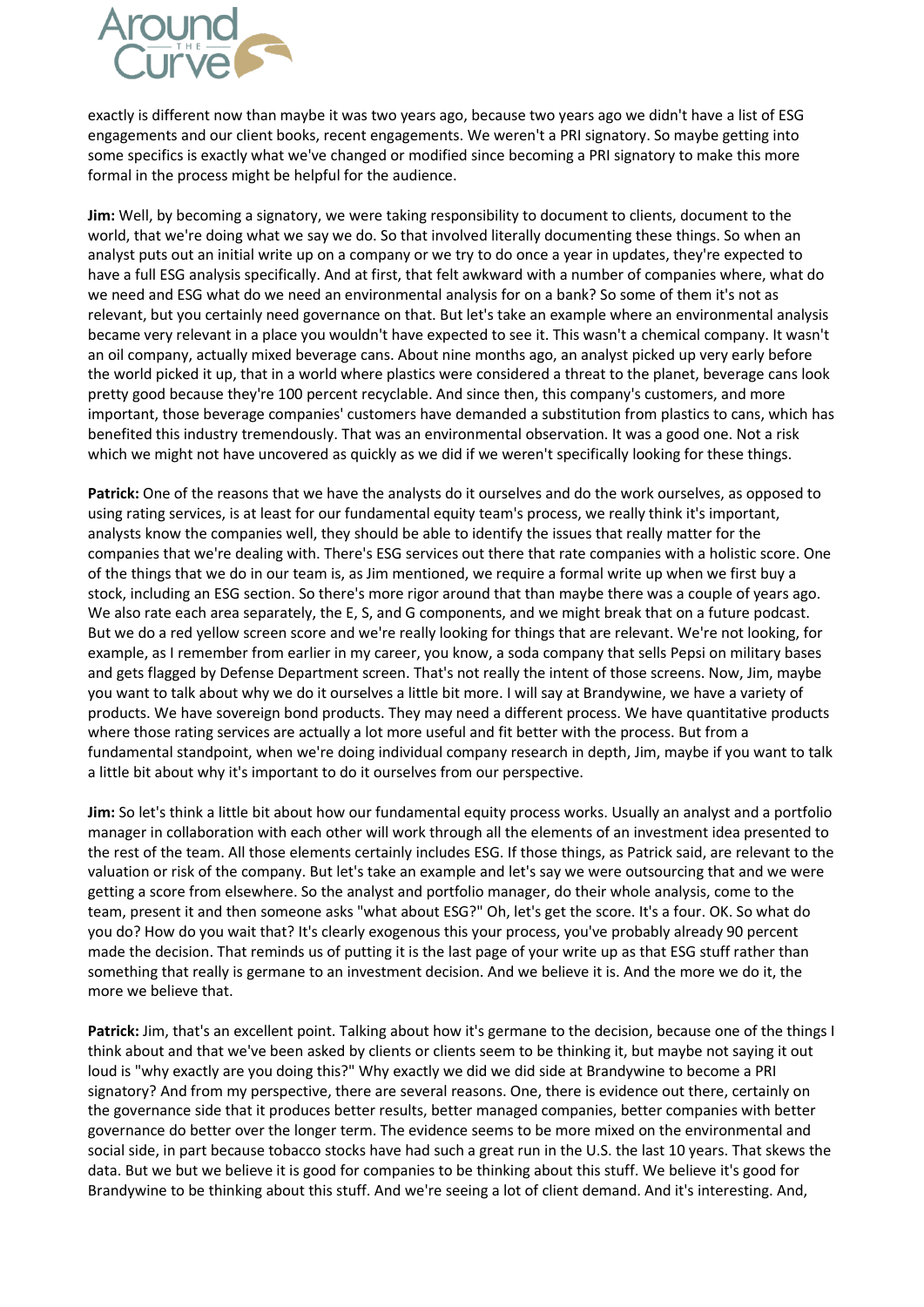

you know, Jim, go where you want with this. But in talking with companies the last couple of years, we've seen a definite shift in their tone as well in terms of how they are ready for and address these issues.

**Jim:** Why do companies adopt things? Because their customers demand it often. Sometimes companies leave their customers. Other times customers leave their companies. And this is a little bit about our clients educate us. And we like to be able to know something they don't too, about some of these things. So it's been a collaborative process in that sense. But we see that across multiple industries. I've talked before about beverage cans, where the customers who are beverage companies, Coca-Cola, Pepsi, and more especially their customers who are often millennials, who are concerned about the environment, are leading the change from plastics to truly recyclable containers. When we ask a question to CEOs and believe me, this is not a let's tag an ESG question on at the end of the meeting kind of thing just so we can check a box. And we've had meetings where half the meeting is on ESG. We met with a timber company. And sustainability is critical in an industry like that. Why? Because the customer is demanding it. You are not going to do business with Starbucks if you are not sustainable. If you are not producing the proper score by Starbucks' standards, not by yours, by your customers standards. And we're in a similar position as investment managers so we can have a conversation with a CEO. And if they're not thinking that way, they could very well be the company that's going to lose the contract from Starbucks. We do not want to be in that situation.

**Patrick:** And Jim, you've also talked about how in talking with company managements, there's been cases where they've talked about the market demand from their own employees. If you want to touch on that a little bit.

Jim: One of our favorite questions we've been asking certain types of managements, old school industrial companies, places where you think we're on the wrong side of specifically E matters environmental. And we've gotten some interesting answers to this question. So how do you hire millennial employees who are concerned about this? What do you tell them? And certain CEOs we've talked to, their eyes light up and they're very proud of what they tell us. And these are chemical companies. These are paper companies. And they're very proud of what they can tell a millennial employee about how they're distinguishing themselves from the industry, why their process is sustainable. And that's important. It shows, A, they're thinking about it and B they're getting results of the matter.

**Patrick:** So, Jim, there's two things I want to pick up on in mentioning the conversations we have with management. So first, one of the things that the PRI asks for is engaging. So we've talked a little bit and introducing the concept of integrating into the process. But you touched on it that there is many times where a third to a half of the meetings we've had with some companies are on ESG. So I think back to the time we met with Chevron's CFO in our offices, we spent probably a third of that meeting with a top level C suite executive talking about ESG issues. I visited Ingredion out near Chicago and we talked about where their next five years of goals are going to be. There's this engagement element. It's not just documenting. Okay, here's where they are and we've read the sustainability report, which we do, and we've read the proxy and we've read the risk factors. But there's also this next step of engaging. So maybe moving from integration into the process and then engagement with companies. When we see a company with an issue, maybe talk a little bit about some of the things we've done. There are some of the conversations we've had.

**Jim:** When we're thinking about negative issues. And as we've been talking about, they're not all negative that we identify. When you find a negative issue as an investment manager, you have two choices. You cannot buy the company, which we've exercised that choice at times, or you can buy it and think about ways to mitigate that. One way to mitigate it would be "okay, it's not a big deal to the valuation of the investment because..." Another way to mitigate it is to engage with management and attempt to change it.

**Patrick:** Yeah. And so, some of the things that we've done, we've had a number of companies where we've written the board, talked to the board, talked to management about their compensation metrics. In the energy industry, we had people being paid on total shareholder return and we felt that means that being less bad than everybody else on a compensation metric or stock performance still leads to richly paid executives. We've added that to more absolute metrics like free cash flow and return on capital, things of that nature. We had Norwegian cruise lines in recently spent again a third of the half to the meeting with them to talk about, "OK, IMO 2020 is coming. It's going to have major impacts to marine fuel usage. What are you doing with scrubbers? How are you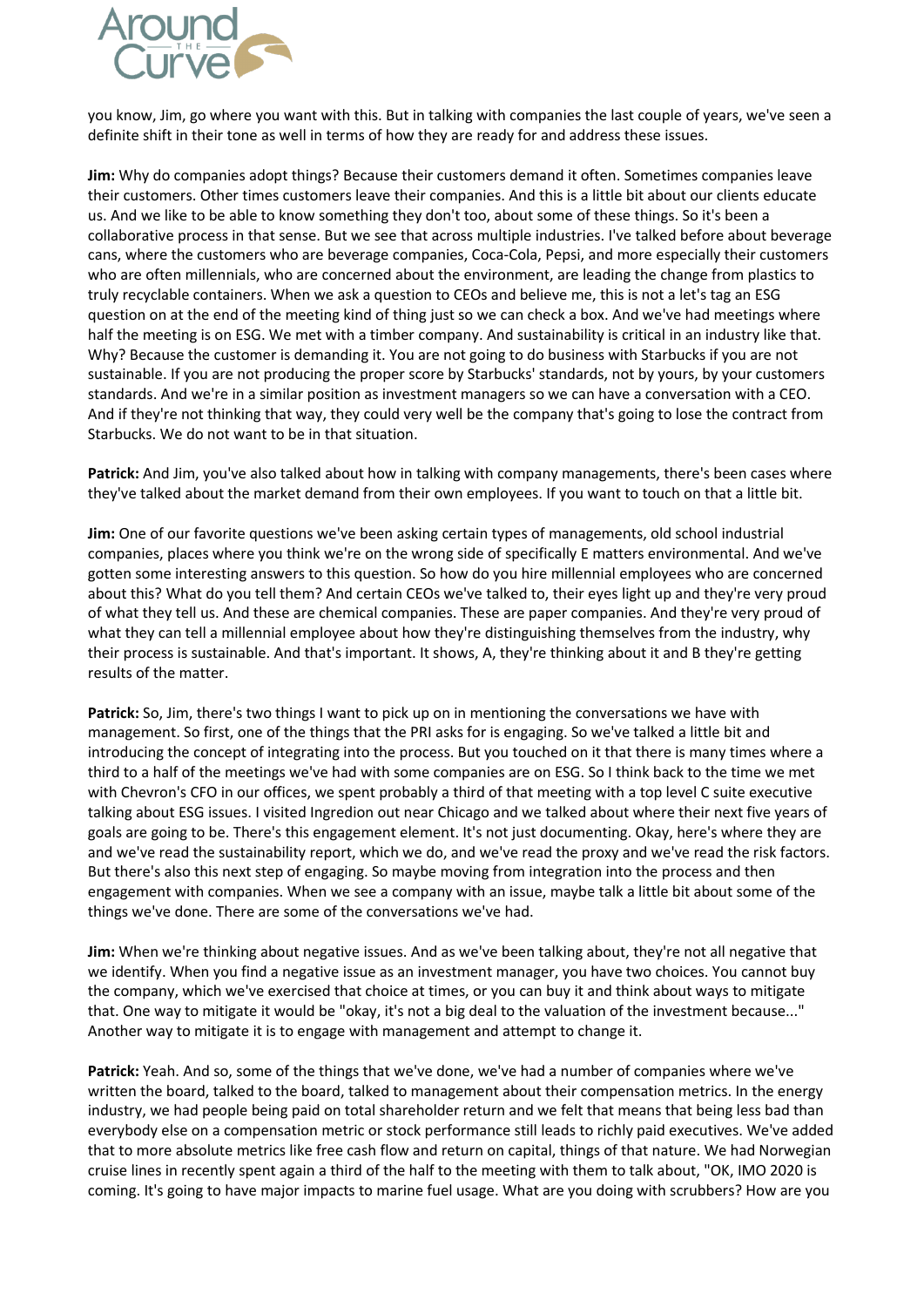

making your ships more energy efficient?" We also talked with them about their use of plastics. They're getting away from single use plastics on a lot of their ships. Things of that nature. So it does vary from company to company in terms of how we engage. But we have five years ago, three years ago, I would say, Jim, at least that we might have just kind of noted the risk and said, all right, we know it's there, but now much more active in our conversations with management.

The other thing that comes up sometimes is people look at our portfolio and they say, "all right, you have 18 percent in energy stocks. How exactly are you integrating ESG into that?" So a couple of points I want to make here. First, the PRI doesn't say we can't own anything. What we tried to do is make sure we're being appropriately compensated for the ESG risks we're taking. We're not going to sit here and pretend to you out in the audience that we're impact investors. There's a range of ESG and sometimes people look and say, all right, 60 percent of funds are ESG integrated in some way. We honestly don't believe that number from talking to some of our peers. But there is this point out there that does it prohibit you from owning anything? And look, you all are the clients, potential clients. You're going to drive some of that as well, but from our perspective we're trying to document the risks, make sure that we get compensated for them and essentially acknowledge that they're out there, that valuation isn't the only thing that matters. But at a price, these risks are reflected in that price. So I think it's important to think about. And Jim, I don't know if you have any additional thoughts. You want to kind of chime in on not owning things, owning things, how you think about price versus the ESG risks that are out there.

**Jim:** I mean, as a research director and an analyst for nearly 20 years, the big sin against a process is by losing money because of a risk that you should have found because it was disclosed and it was knowable. There's things that just hit you out of left field. There's a million ways to lose money in this industry. And if you can control the ones that you should be able to control, which are disclosed, which are knowable, which are analyzable, all that goes a long way to mitigating risk of bad outcomes. And this just adds another layer to that where E, S, and G things where they are germane to a company's business and valuation and governance always is, that you know we've done the work on that. It's always been a wrong answer to give to Jim, the director of research. So if you read the proxy. No, it doesn't matter. Okay, bad answer. Likewise with environmental and social risks that are obvious with some businesses. And once again, the answer can't be "the rating's four." We need to understand those as part of the business.

**Patrick:** So we've talked a little bit about our actually a fair amount about the risk side of things. And, with the beverage canned company, we'd certainly talked about the opportunity because aluminum is infinitely recyclable when compared to plastics. But Jim, I know that recently, just in the last week or so, you've worked on an European company that does, I believe, heat exchangers. And maybe you want to talk a little bit about the opportunity side of things, because on the one hand, there's the companies where either whether it be fossil fuels or something else, where they're being left behind. But on the flip side, there are these companies that are going to take advantage of some of the trends that we see out there.

**Jim:** Here's an example where an analyst picked up something because we've been looking at this at ESG specifically E in this case as to what a heat exchanger is. I don't think I would've known what a heat exchanger was if I stepped on one. But this was a major business of this European company. And what our analyst picked up was that the major motivation for this business' growth, why the customers buy it on the margin is environmental. Heat exchangers are a way to essentially recycle heat that otherwise would be dissipated in industrial process. Think about the amount of air conditioning that goes into the vast numbers of data centers around the world that are growing like weeds. What if this company could get a bigger piece of that as part of its energy recycling rather than just run an air conditioner to suck up the heat, you could actually recycle it into something else, and that's the opportunity this company has. But on the surface, it looks just like a boring industrial company, and that's a matter of having done the work for more than several years. Understanding when one of these comes up. "Okay, what are the right questions to ask? What should we be looking for?" And we spent an awful lot of our time on this one in ESG. It's certainly not a few lines at the end of the write up. It's the reason to buy the stock.

**Patrick:** Yeah, and maybe I'll chime in with another example that I've worked on and other members of the team have worked on, because a lot of times you have both risk and opportunity at the same company. So going back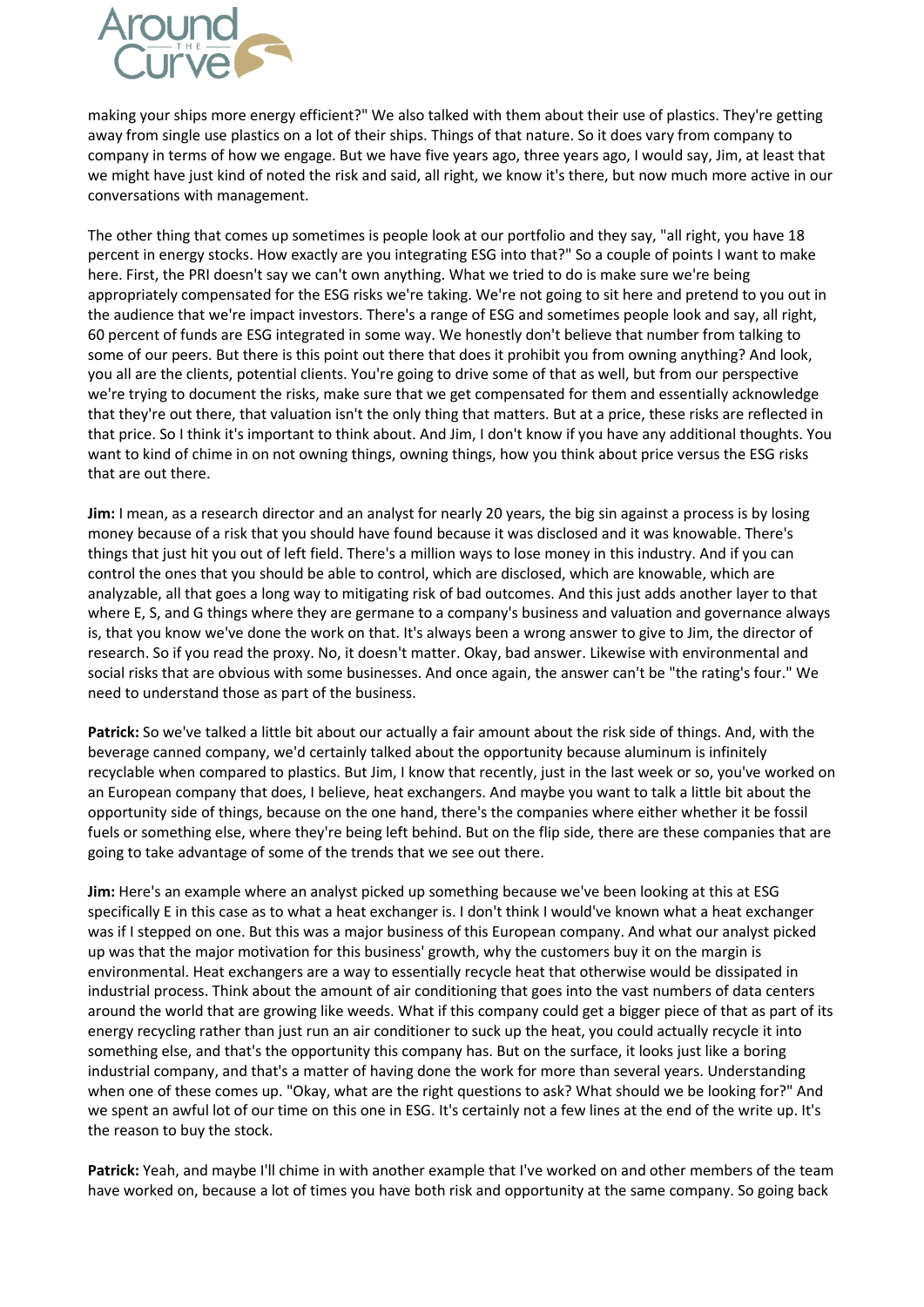

to Ingredion, which used to be known as corn products, it makes high fructose corn syrup. That's probably not something that is going to score favorably on an ESG screen in terms of both demand trends impact things of that nature, but Ingredion is potentially going be one of the major players in alternative proteins. We're a value shop, we're probably not going to own beyond meat, but certainly we do see a growing market for alternative proteins. We own Tyson, we own a chicken company that approaching company and major one doing beef, chicken and pork. And they're moving heavily into that space as well. And so that's a trend we see in society, is we see Meatless Mondays, we see the impact of less meat consumption, the negative impact from beef especially. And so we can see as well as anybody the demand for alternative protein. So a company like Ingredion, they make a pea protein isolate. They're going to be a major supplier to the companies making meatless burgers. And I know that some vegetarians think we shouldn't use the word burger on a meatless thing, but that's the way to get consumer consultants. Burger King has said that the impossible whopper is materially adding to their customer base that offers families an option where maybe more members of the family can find something they like on the menu, find something they're comfortable eating. And so at a company like Ingredion, we've got this high fructose corn syrup issue on one side. We've got this pea protein isolate on the other side. And by the way, the more they do with pea proteins, the more pea starches come out that provides a better nutrition element than a corn starch for both human consumption, and it also might be a good addition to dog foods. That's a growing business opportunity for them. So there's a lot of ways that plays out. And, you know, we've spent seven or eight hours probably talking to Ingredion about different parts of their business. And the ESG part is just another part of the business analysis. Another part of the opportunity on that when we look about potential growth in the financial statements and it really is key, but we need to be thinking about both the risks and the opportunities out there.

So, Jim, when you think about a value firm, a lot of people might have stereotyped us as focusing more on the G, on the governance part of things. But maybe I think you've got some interesting thoughts is maybe how this has evolved over the last couple of years in terms of where you might have predicted the emphasis and where we'd spend the time on ESG issues and how that's evolved over the last couple of years.

**Jim:** So I'm sure many investors are going through a similar process now of defining what this means and how to work with an analyst team on it. It's something we've thought about a lot. When we started formally addressing this after becoming a signatory, governance was the easiest. And we found when an analysts had to report in ESG section or an ESG disclosure, governance was the easiest one to report because these are things we've talked about for years as value investors, management boards, compensation systems, things like that. The E and S parts, it's easy to see them on some companies, but as I said before, that doesn't mean you don't look for them on others. Sometimes the answer is not terribly relevant. Environmental with a bank. We do an international fund. If your bank is in Norway where it's an oil producing country, it does matter.

**Patrick:** Although I'm going to jump in here as one of the people that covers banks because certainly when I write up JP Morgan or Citigroup and there E impacts, we're looking at who they lend to. We're looking at the kind of projects they lend to. There's disclosures like palm oil disclosures, there's child slavery disclosures, there's money laundering. There's a fair amount even on the E side. And maybe it's not it's their own operations, but it's how they impact other people's businesses. That's one of the things that I think we've gotten a lot better at to Jim's point is maybe two years ago, I would have said, "oh, bank, what are we really to do with environmental impact there?" But now all of a sudden we're looking at those metrics. And I want I want to give some major praise to the major U.S. banks here, because they've got employee hours traveled. They've got, you know, miles traveled on airplanes. They've got impact from that. They are studying and reporting on their impact. So not to distract from your train of thought there, but one of the things we have learned is exactly how many different places we can apply these principles.

**Jim:** I think that's a great demonstration. I'll come back at you, Patrick, and suggests that you're going to do the taste test on the Ingredian products, my role as research director only goes so far. But what you just heard was a demonstration of previously how we might have thought about things. And I was demonstrating that I was still in an old school I'm thinking about banks. And Patrick is much closer to the banks as part of the analyst team on that sector. And he just demonstrated why I was short sighted on that. We've learned that in many industries by actually doing this. I just learned something here on the podcast so we get better and better at this. It's been a